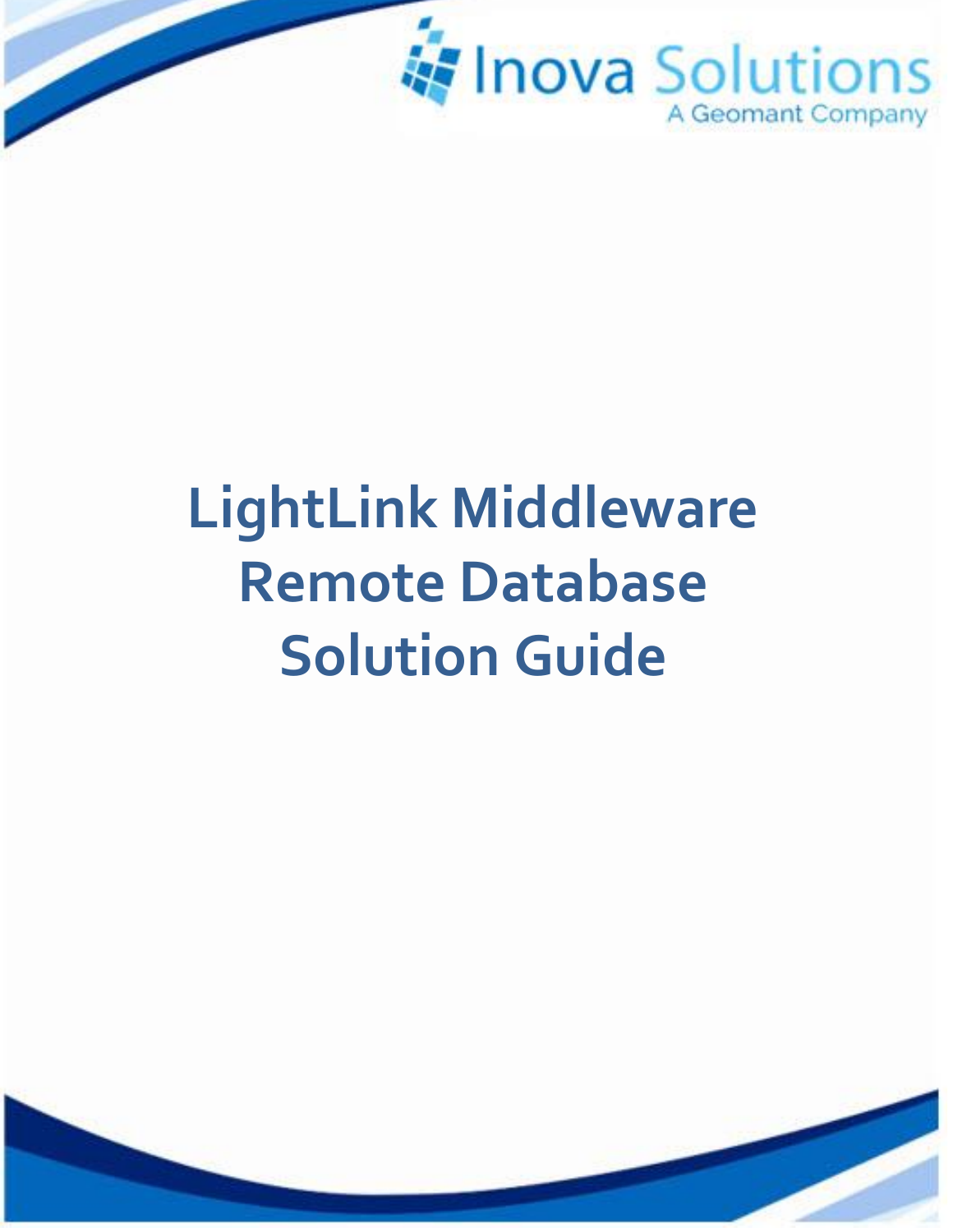

# LightLink Middleware Remote Database Solution Guide

October 29, 2018

#### NOTICE OF TRADEMARKS:

Inova LightLink and its components are trademarks of Inova Solutions.

While reasonable efforts have been taken in the preparation of this document to ensure its accuracy, Inova Solutions, Inc. assumes no liability resulting from any errors or omissions in this manual, or from the use of the information contained herein.

> © 2021 Inova Solutions, Inc., a Geomant Company 971 2nd ST S.E. Charlottesville, VA 22902 434.817.8000

> > [www.inovasolutions.com](http://www.inovasolutions.com/)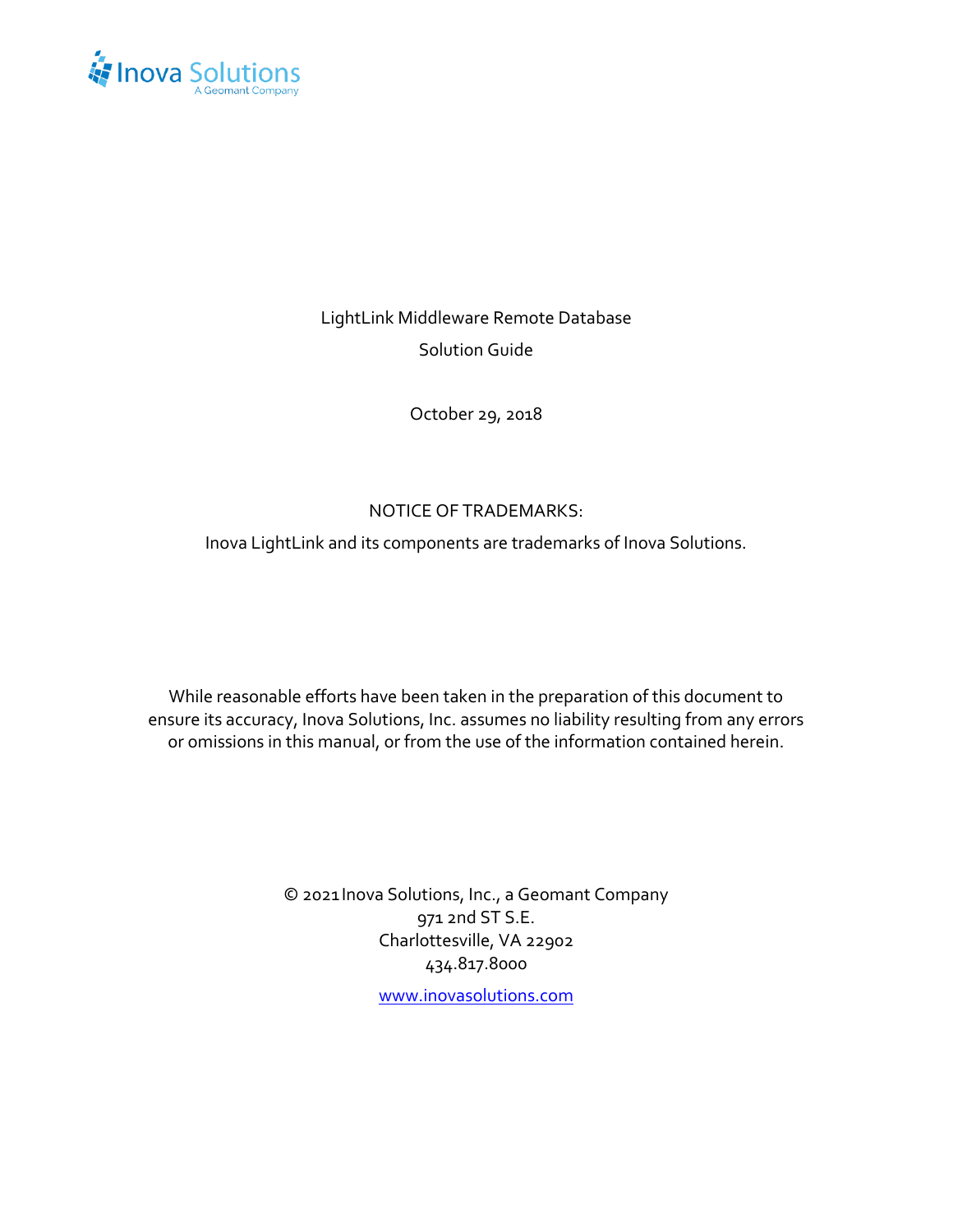

# **Table of Contents**